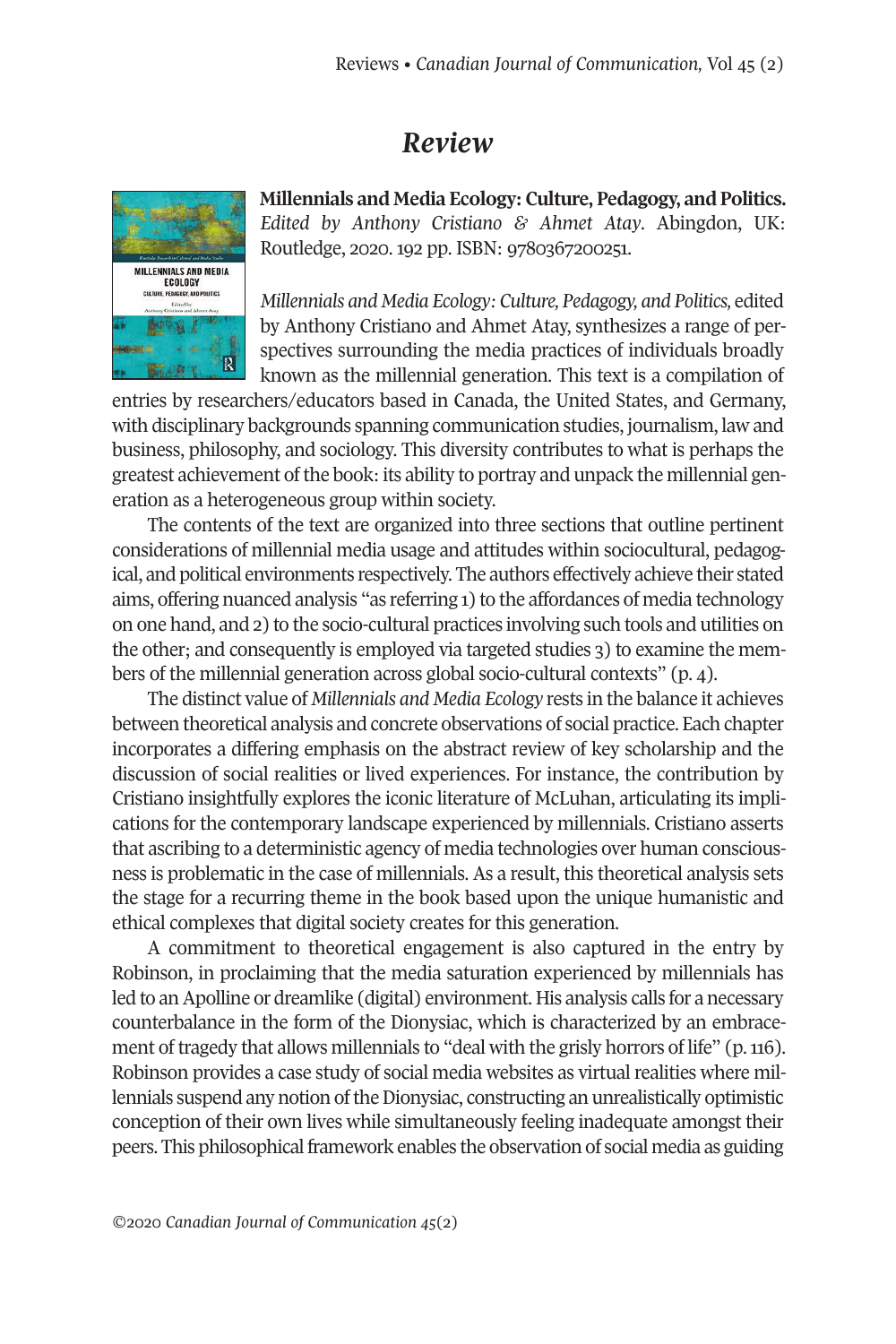millennials to living a fractured existence in which any sorrows of life are suppressed by the pressure to maintain an idealistic digital identity.

While possessing the academic complexity required for scholarly literature, *Millennials and Media Ecology* more importantly provides a platform for the voices of the millennial generation themselves. Various chapters facilitate this engagement including the contribution of Novak, which employs the methodology of a qualitative focus group in which millennial postsecondary students discuss their practices of political engagement. Gathering insights from the students allowed the author to shape her analysis according to the sentiments and concerns that directly arise from the lived experiences of these individuals. Novak is able to apply the focus group results to her primary critique of the traditional engagement binary while also legitimizing the concept of "active disengagement" (p. 141) commonly embodied by millennials.

Overall, the book is well written in a language that is accessible for postsecondary students regardless of their prior expertise in communication studies. Furthermore, the book is engaging to read since it employs a vast array of research methodologies including case studies, surveys, statistical analysis, and focus groups. The authors also draw upon their own lived experiences to give the research a distinctly personalized element, overcoming the detached and dehumanized tone that often plagues academic writing. For example, Atay discusses relevant interactions with his millennial students regarding their technology use, demonstrating the personal investment that the authors place upon their research.

The assertions of each author are typically developed in a logical manner with claims effectively supported by research data/findings and contextualized by literary frameworks. The text would have likely benefitted from a concluding section to directly articulate the common significance ofthe observations within the three realms of culture, pedagogy, and politics. While each chapter is constructed in the comprehensive manner of a stand-alone piece, a brief reflection may have further emphasized the book's value. However, the introductory section provides an excellent precursor of the overall purpose, illustrating the nuances and relevance of the three primary sections. The introduction also effectively acknowledges the difficulties and potential problems with the singular characterization of a millennial generation. The book does tend to approach its analysis based on a North American experience of media engagement; however, there are also chapters centred on millennials in Germany and Poland. While it would have been ideal to incorporate some level of commentary regarding world regions such as Africa and Asia, this is implicitly noted as an area for further research.

As a whole, the book engages with a topic that is commonly explored yet vastly understudied when framed in the specific context of the millennial generation. While the differing areas of focus within each chapter may sometimes inhibit deep analysis, this diversity is a strength when considering the myriad of opportunities for further study that are introduced. This book is a worthy recommendation for undergraduate and graduate students of communication studies, with strong relevance to other disciplines including cultural studies, political science, and youth studies. Furthermore, the normative nature of the analysis makes this text a useful resource for educators of any discipline in promoting a greater understanding of how millennial students engage